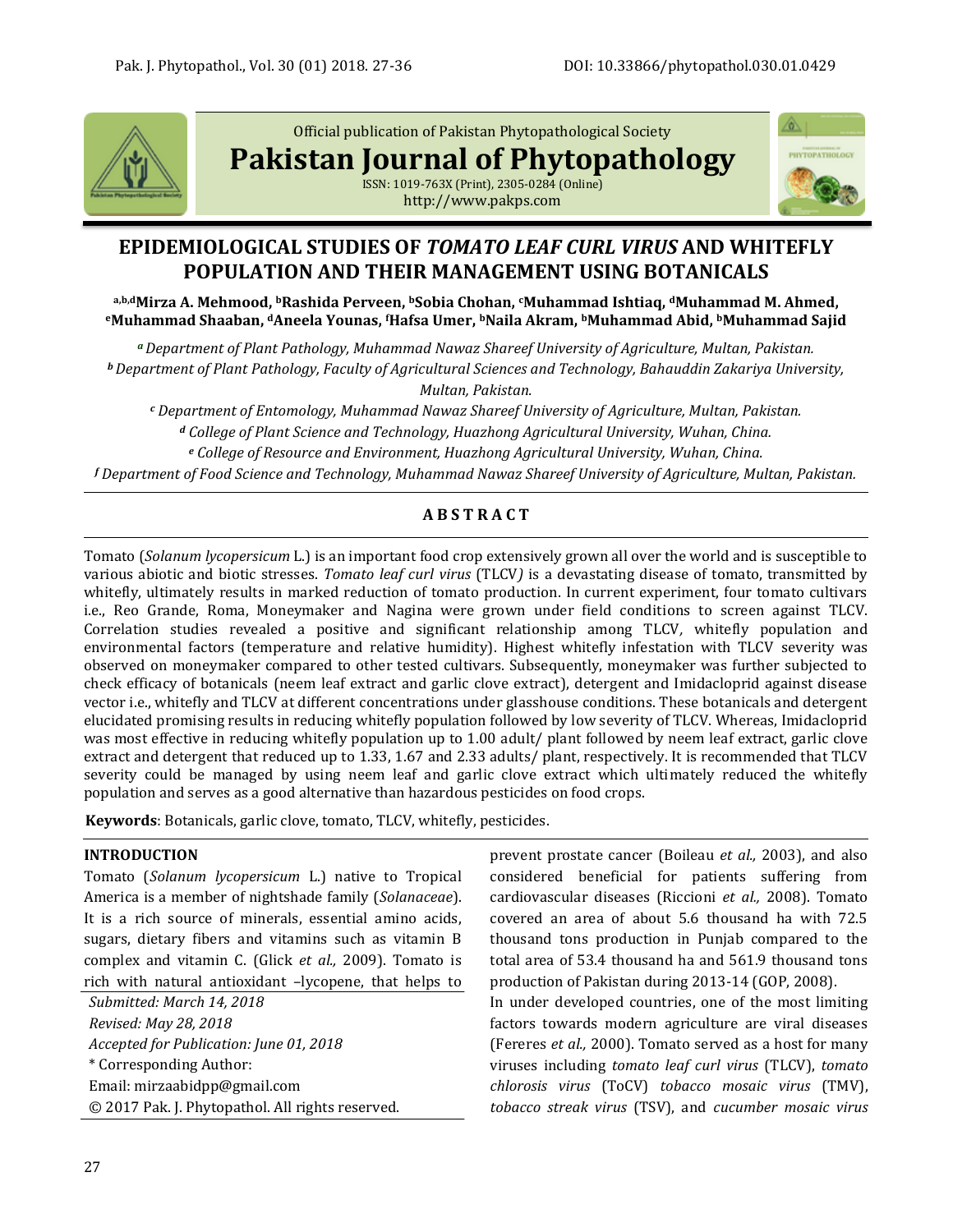(CMV) etc. (Hanssen *et al.,* 2010). TLCV is an important disease belongs to the family *Geminiviridae* having circular, single-stranded DNA genome virus with two incomplete icosahedral geminate particles affecting tomato production all over the world (Chakraborty, 2008; Pandey *et al.,* 2009). TLCV is transmitted by whitefly (*Bemisia tabaci* Genn.) in a persistent and circulative manner as well as by grafting and not through seed, soil, sap or nematode (Uchibori *et al.,* 2013). Whiteflies can acquire the TLCV from infected tomato fruits and transmit it into the healthier plants (Delatte *et al.,* 2003).

Environment is an integral component of disease development without its knowledge; disease management is very difficult (Ghent *et al.,* 2013). Disease forecasting is core area of interest for scientists to study the epidemiology and disease management. Moreover, it may help to eliminate the unnecessary use of pesticides and the risks associated with disease epidemic at field level (Dani, 2013). Many disease predictive models have been suggested by different scientists after interpreting epidemiological data including humidity, rainfall, temperature, day light etc. for facilitation of farmers and researchers (Magarey *et al.,* 2005; Moral *et al.,* 2012).

For good management strategies, dynamic studies of plant diseases are very much necessary (Majeed *et al.,* 2014; Contreras-Medina *et al.,* 2009). Present situation raises the need to adopt new ways to control insects and diseases that could be eco- friendly. A wide range of fungal, bacterial and viral diseases of economically important crops are now being managed by applying various botanicals having antimicrobial properties(Nashwa and Abo-Elyousr 2012; Chohan and Perveen 2015). Binyamin *et al.,* (2011) applied 2% neem and garlic extracts to effectively reduce the whitefly population where as *Urdbean leaf crinkle virus* (ULCV) severity decreased in plants sprayed with 2% neem and akk extracts. Moreover, soft soap solutions can be used to control most of the important sucking and chewing insects including whiteflies, aphids, thrips, and small beetles (Elwell and Maas, 1995).

Up till now very limited work has been done to control TLCV and whitefly population using botanicals in Pakistan. Therefore, this study was designed with the objectives to enumerate the environmental factors favorable for disease development as well as whitefly population and to find out the suitable concentration of botanicals and soap solution to mitigate TLCV and whitefly population.

#### **MATERIALS AND METHODS**

**Preparation of land and transplantation of nursery:**  The land was prepared by mixing equal amounts of farm yard manure, soil and silt prior to sowing. Seeds of four tomato varieties (moneymaker, roma, nagina and Reo Grande) were sown in the month of November covered with insect-proof net house to protect the germinating seedlings from whitefly and unfavorable environmental conditions (like fog etc.) for raising insect free nursery. The seedlings were transplanted in the field upon favorable environmental conditions. The field was prepared with row to row and plant to plant distance of 70 and 30 cm respectively. The recommended doses of (N: P: K) was applied during the entire study period. All cultural practices and watering were done at the time of sowing and supplied as needed. A single row of each genotype served as a replication with 10 plants/ row. The experiment was conducted during 2010-2012 while, the disease rating scale of Atta, (2006) was used in a randomized complete block design (RCBD) in triplicate. **Assessment of TLCV severity and whitefly population:** TLCV severity was calculated by randomly

selecting five plants of each genotype from each row and tagged. Disease severity data was recorded according to the modified disease rating scale where  $0 = No$  Symptoms,  $1 =$ mild symptoms on young leaves, 2 = Persistent mild symptoms on margins and interveinal chlorosis, 3 = Typical chlorosis, smalling and curling of leaves, reduction in plant growth, fruit normal 4= yellowing, cholorosis, shortening of internodes, curling of leaves and retarded growth, 5= Short internodes, stunted growth, few flowers, small fruits with uneven growth and maturity (Atta, 2006) and percent disease index (PDI) was expressed using formula of Wheeler, (1969).

Percent Disease Index (PDI) 
$$
\% = \frac{\text{Sum of individual rating}}{\text{No. of leaves x Maximum examined disease scale}} \times 100
$$

Moreover, whitefly population data was recorded by randomly selecting three plants of each genotype from already tagged plants and this data was taken early in the morning from upper, middle and lower leaves of the selected plants.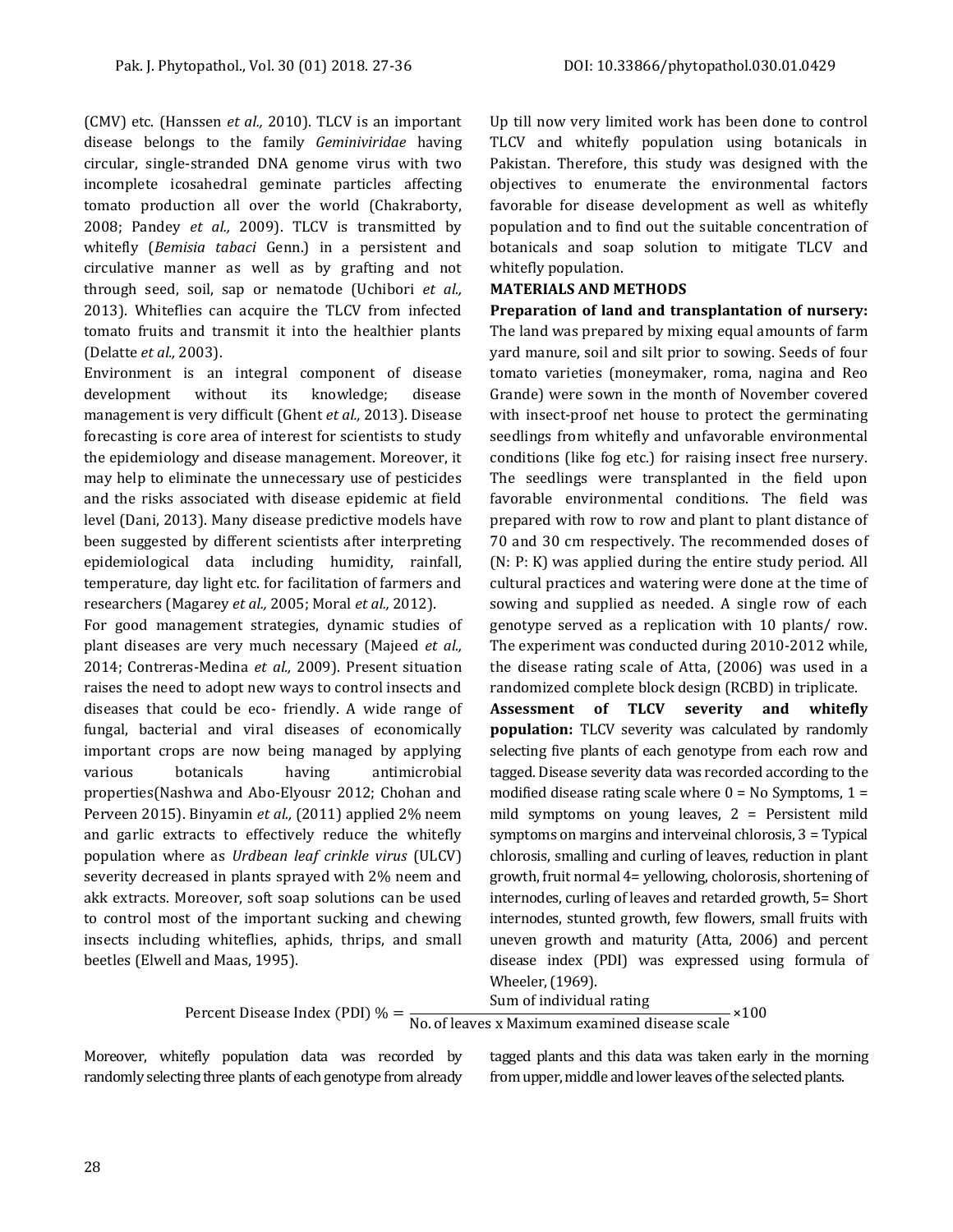**Management of TLCV and whitefly population:** A susceptible variety "moneymaker" was grown in pots under glasshouse conditions to evaluate the efficacy of different concentrations of botanicals and detergent in comparison to commercially available insecticide where disease inoculum and whitefly population was ideal with untreated plants served as a control.

**Preparation of botanicals, detergent and insecticide:**  Fresh, healthy leaves of neem and cloves of garlic were washed thoroughly with tap water and disinfected in 1% solution of sodium hypochlorite for 2 minutes followed by multiple rinsing in sterile distilled water to remove residues of surface disinfectant. Neem leaves were macerated with sterile distilled water in a sterilized pestle and mortar and further diluted to make final concentrations of 30, 40, 50 and 60 mg/ mL. Similarly, the concentrations of garlic were made by grinding and diluting garlic cloves to obtain final concentrations of 100, 150, 200 and 250 mg/ mL. Detergent was prepared by mixing 3, 4, 5 and 6 mg of dish washing soap per mL of water. Furthermore, the insecticide Imidacloprid was also tested at four different doses viz., 4, 5, 6 and 7 mg/ mL as a standard of comparison (Khan *et al.,* 2011). The spray was repeated with one week interval up to 3 weeks.

**Estimation of TLCV severity and whitefly population:**  TLCV severity was recorded after one week while whitefly population data was noted 48 h before and after application of botanicals, detergent and insecticide. The experiment was conducted in a completely randomized design (CRD) in triplicate with control remained untreated.

## **METEOROLOGICAL DATA AND STATISTICAL ANALYSIS**

Meteorological data of different environmental factors (maximum, minimum temperature and relative humidity) during the entire study period was taken from meteorological office situated near airport in Multan. Environmental data and disease severity data was analyzed by using correlation and regression analysis to find out the relationship with TLCV severity and whitefly population. Data of botanicals, detergent and insecticide was subjected to analysis of variance (ANOVA) by using statistical package Minitab 16 and Sigmaplot 12. For comparison of means, Fisher's Least Significant Difference (LSD) test was applied to separate means at 5% probability level (Steel *et al.,* 1997).

## **RESULTS**

**Progress of TLCV severity:** Disease progress curve showed the severity of TLCV over a period of seven data recording intervals. All the varieties were susceptible to TLCV and expressed virus symptoms on leaves from mild to severe with interveinal chlorosis followed by curling of leaves and stunted growth. Moneymaker was severely affected by TLCV followed by Reo Grande, roma and nagina. Nagina variety was less affected by TLCV as compared to other three varieties and was moderately susceptible. TLCV severity was 60 % during 9th June on moneymaker followed by 56, 52 and 49.6% in Reo Grande, roma and nagina respectively (Figure 1).



Figure 1. Disease progress curve showing severity of TLCV on four tomato varieties over time.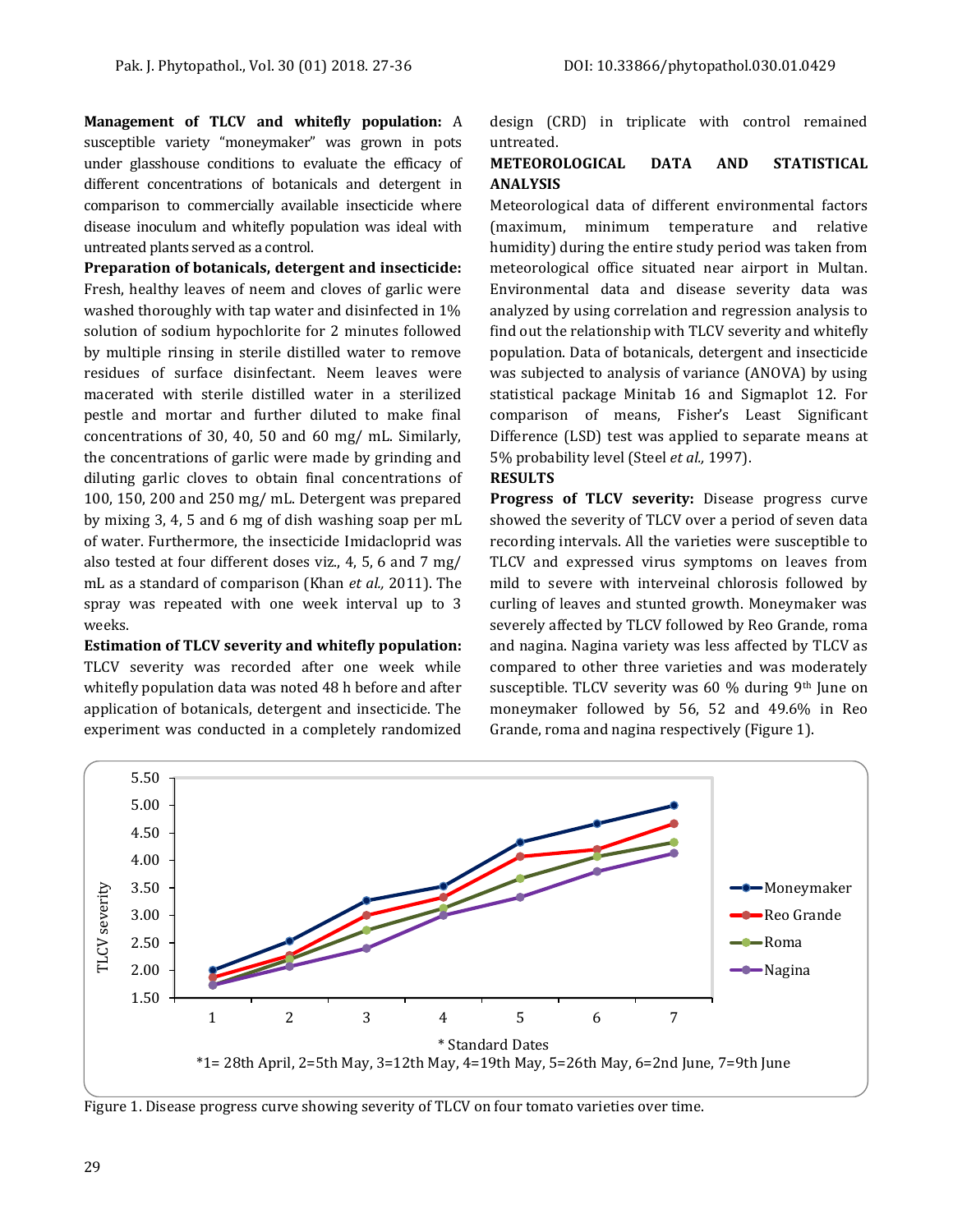**Relationship of TLCV severity and environmental variables:** The correlation of TLCV severity and maximum temperature was positive and statistically significant. One degree increase in maximum temperature increased the disease severity by 6.10, 6.43, 6.74 and 7.33 %*,* in nagina, roma, Reo Grande and moneymaker, respectively. There was also a positive and significant correlation between minimum temperature and TLCV severity. One degree increase in minimum temperature, increased TLCV severity by 5.54, 5.15, 4.77 and 4.38 % in moneymaker, Reo Grande, roma and nagina respectively and vice versa. Similar to maximum and minimum temperature, relative humidity also had positive and statistically significant relationship with TLCV severity. With one percent increase in relative humidity TLCV severity increased 2.61, 2.82, 3.04 and 3.26% for nagina, roma, Reo Grande and moneymaker, respectively (Table 1).

Table 1. Correlation matrix among environmental variables and TLCV severity

| Varieties       | Temperature $({}^{\circ}C)$            |                            |                             |  |  |
|-----------------|----------------------------------------|----------------------------|-----------------------------|--|--|
|                 | Maximum                                | Minimum                    | Relative Humidity (%)       |  |  |
| Nagina (y1)     | $-219.9 + 6.100x = 0.934*$             | $-85.51 + 4.377x$ r=0.970* | $-56.81 + 2.606x = 0.977$ * |  |  |
| Moneymaker (y2) | $-262.8+7.328$ xr=0.904*               | $-109.1 + 5.537x$ r=0.988* | $-71.49 + 3.259x$ r=0.984*  |  |  |
| Roma $(y3)$     | $-231.2 + 6.429x = 0.915*$             | $-93.90 + 4.769x = 0.983*$ | $-61.96 + 2.820x = 0.983*$  |  |  |
| Reo Grande (y4) | $-241.5 + 6.737$ xr=0.892 <sup>*</sup> | $-101.9 + 5.154x = 0.987*$ | $-67.23 + 3.044x = 0.986*$  |  |  |
|                 |                                        |                            |                             |  |  |

\*Significant at 5% probability level

**Progress of whitefly population:** Progression of whitefly population was studied during seven data recording intervals. It was observed that whitefly population fluctuated during experimental period due to varying environmental conditions. Initially whitefly population remained under economic threshold level (ETL) but it reached to maximum during 6<sup>th</sup> and 7<sup>th</sup> data recording interval. Moneymaker depicted the maximum average whitefly population with 5.00 nymphs/ adults/ plant followed by Reo Grande, roma and nagina during 9th June (Figure 2).



Figure 2. Progress of whitefly population on four tomato varieties over time.

**Relationship of whitefly population and environmental variables**: There was a positive and statistically significant correlation between whitefly population and maximum temperature. One degree increase in maximum temperature increased 0.24, 0.28, 0.36 and 0.62% whitefly population in nagina, roma, Reo Grande and moneymaker respectively. Minimum temperature had also a statistically significant and positive relationship with whitefly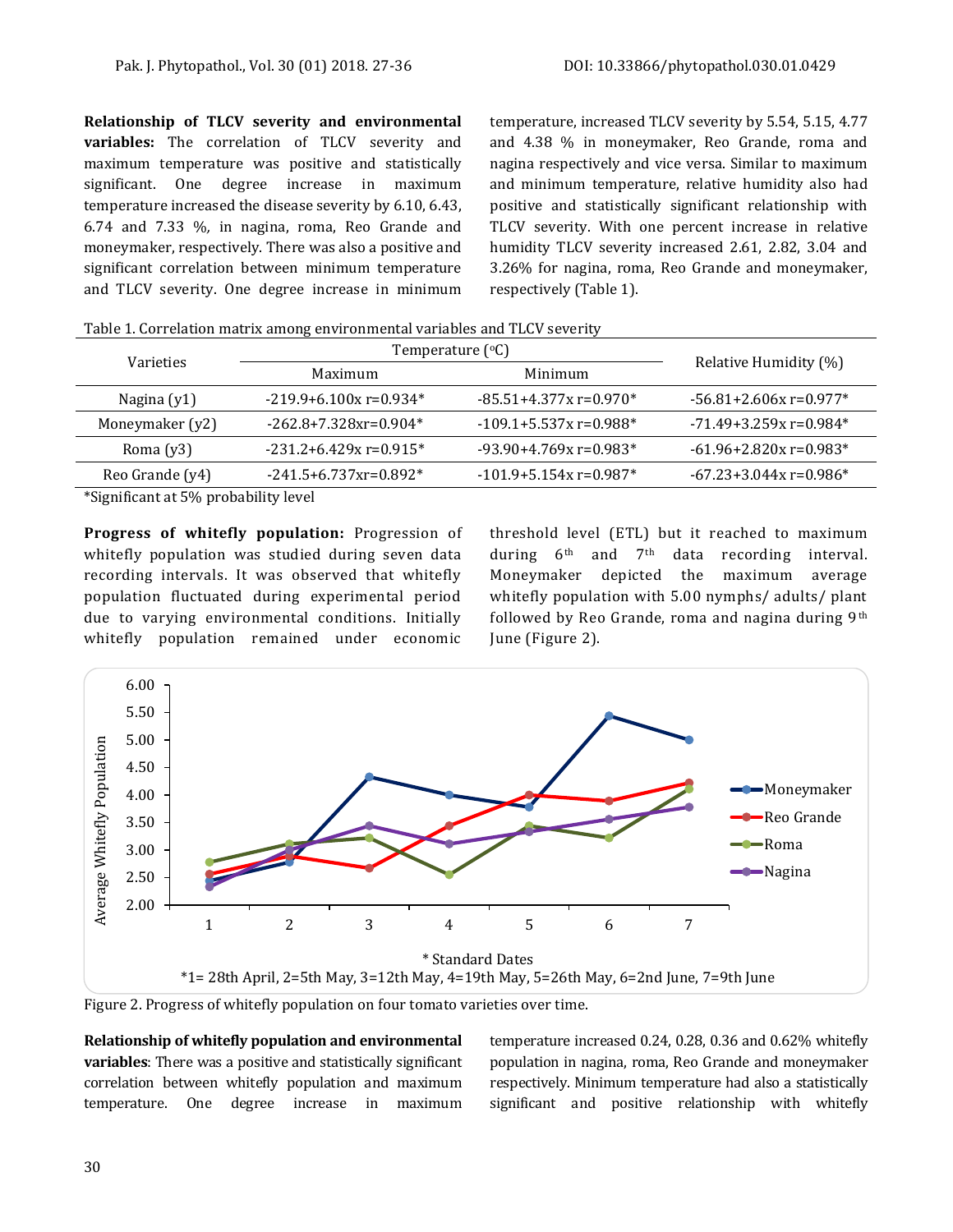population. By increasing one degree minimum temperaturewhitefly population increased 0.44, 0.27, 0.20 and 0.18% on moneymaker, Reo Grande roma and nagina respectively. Whitefly population and relative humidity also showed significant correlation. One percent increase in relative humidity increased 0.11, 0.26, 0.11 and 0.17% whitefly population in nagina, moneymaker, roma and Reo Grande respectively (Table 2).

| <b>Varieties</b> | Temperature $({}^{\circ}C)$         | Relative Humidity (%)     |                           |
|------------------|-------------------------------------|---------------------------|---------------------------|
|                  | Minimum<br>Maximum                  |                           |                           |
| Nagina $(y1)$    | $-6.73 + 0.240x = 0.830*$           | $-1.84 + 0.18x = 0.927$ * | $-0.51+0.11x$ r=0.902*    |
| Moneymaker (y2)  | $-22.05+0.62$ xr=0.940 <sup>*</sup> | $-8.19 + 0.44x = 0.964*$  | $-5.13 + 0.26x = 0.953*$  |
| Roma $(y3)$      | $-8.61+0.28$ xr=0.934*              | $-2.25+0.20x = 0.947*$    | $-0.55+0.11$ x $r=0.861*$ |
| Reo Grande (y4)  | $-11.84 + 0.36x = 0.884*$           | $-4.10+0.27x = 0.953*$    | $-2.52 + 0.17x = 0.994*$  |

\*Significant at 5% probability level

**Evaluation of botanicals and detergent against TLCV severity:** Out of four varieties screened, three of them were found susceptible and one was moderately susceptible. Moneymaker variety was opted for further management experiment due to its susceptibility to TLCV and whitefly. The application of botanicals and detergent on tomato plant resulted in reduction of whitefly population and indirectly reduced the spread of virus. All the concentrations of extracts and detergent decreased TLCV severity. Neem leaf extract at 30, 40, 50 and 60 mg/ ml reduced TLCV to 2.67, 2.33, 1.00 and 1.00 respectively. Garlic clove extract reduced TLCV up to 3.33, 3.00, 1.33 and 1.00 at 100, 150, 200 and 250 mg/ ml respectively. While detergent at concentration of 3, 4, 5 and 6 mg/ ml reduced TLCV up to 4.00, 3.33, 2.33 and 1.67 respectively (Table 3).

| Table 3. Effect of different concentrations of plant extracts and detergent on TLCV severity. |
|-----------------------------------------------------------------------------------------------|
|-----------------------------------------------------------------------------------------------|

| Extracts                    | Concentrations     | TLCV severity     |  |  |
|-----------------------------|--------------------|-------------------|--|--|
|                             | $30 \text{ mg/ml}$ | 2.67 <sub>b</sub> |  |  |
|                             | $40 \text{ mg/ml}$ | 2.33 <sub>b</sub> |  |  |
| Neem Leaf Extract           | $50$ mg/ml         | 1.00c             |  |  |
|                             | $60$ mg/ml         | 1.00c             |  |  |
| Control                     |                    | 4.67a             |  |  |
|                             | LSD $(P=0.05)$     | 0.69              |  |  |
|                             | $100$ mg/ml        | 3.33b             |  |  |
| <b>Garlic Clove Extract</b> | $150$ mg/ml        | 3.00b             |  |  |
|                             | $200$ mg/ml        | 1.33c             |  |  |
|                             | $250$ mg/ml        | 1.00c             |  |  |
| Control                     |                    | 5.00a             |  |  |
|                             | LSD $(P=0.05)$     | 0.73              |  |  |
|                             | $3$ mg/ml          | 4.00ab            |  |  |
|                             | $4$ mg/ml          | 3.33b             |  |  |
| Detergent                   | $5$ mg/ml          | 2.33c             |  |  |
|                             | $6$ mg/ml          | 1.67c             |  |  |
| Control                     |                    | 4.67a             |  |  |
|                             | LSD $(P=0.05)$     | 0.81              |  |  |

Means showing different letters are statistically significant at 5% probability level

**Effect of different concentrations of botanicals, detergent and insecticide on whitefly population:** In another experiment, the most susceptible and heavily infested variety moneymaker was grown in pots and subjected to management with different concentrations of botanicals, detergent and insecticide. All the tested treatments were applied after 1 week interval up to 3 consecutive weeks. Whitefly population was maintained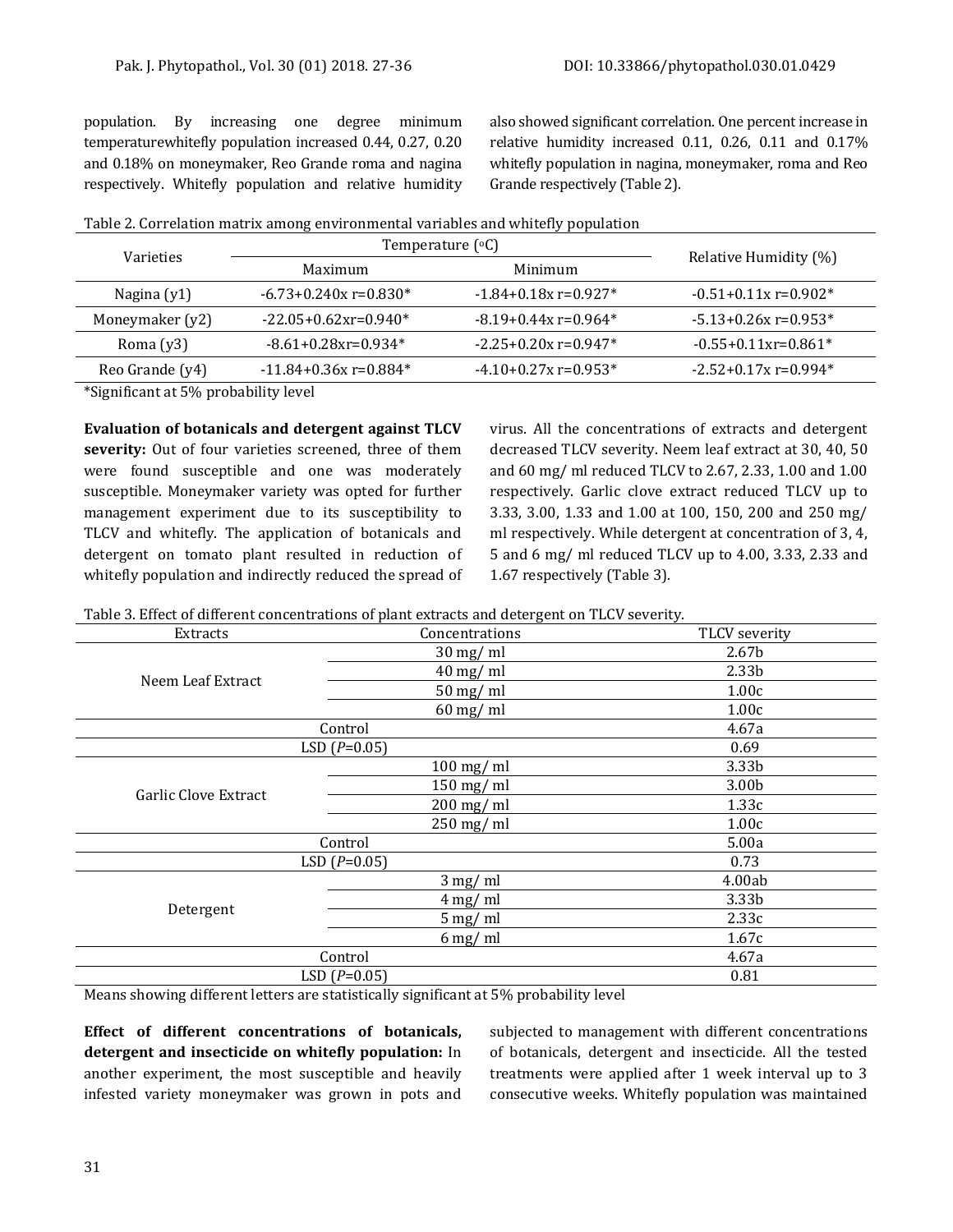above ETL level under glasshouse conditions to actually monitor the efficacy of concentrations of applied botanicals and insecticide with the passage of time. It was observed that all the concentrations of botanicals, detergent and imidacloprid managed the whitefly population effectively with varying degree during the study period compared to the controls. Imidacloprid ranked 1st followed by neem leaf extract, garlic clove extract and detergent in managing whitefly population. On the contrary, neem leaf extract was found more effective even at lower concentrations compared to the insecticide. It might be due to the development of resistance in whitefly against imidacloprid. Moreover, no any phytotoxicity due to the application of these concentrations of botanicals and insecticide was observed during the study period. Conclusively, neem leaf extract at the concentration of 50 and 60 mg / ml, garlic clove extract at 200 and 250 mg/ ml effectively reduced the whitefly population with 3 continuous sprays with one week interval. Of them, detergent was least effective among treatments in managing whitefly population (Table 4).

Table 4. Management of whitefly population in moneymaker by the application of different concentrations of plant extracts, detergent and Imidacloprid under field condition.

| Extracts/               | Concentrations |                   | 1st Spray |        | 2nd Spray |        | 3rd Spray          |  |
|-------------------------|----------------|-------------------|-----------|--------|-----------|--------|--------------------|--|
| Insecticide             |                | <b>Before</b>     | After     | Before | After     | Before | After              |  |
|                         | $30$ mg/ ml    | 6.33a             | 4.33b     | 5.67ab | 3.67b     | 4.67a  | 3.67b              |  |
| Neem Leaf               | $40$ mg/ ml    | 5.67a             | 3.67bc    | 4.33b  | 3.33bc    | 5.33a  | 3.00bc             |  |
| Extract                 | 50 mg/ ml      | 6.00a             | 2.67cd    | 3.67b  | 1.67cd    | 4.00a  | 2.00bc             |  |
|                         | 60 mg/ ml      | 6.33a             | 2.33d     | 5.33ab | 1.33d     | 4.67a  | 1.33c              |  |
| Control                 |                | 7.33a             | 8.67a     | 7.00a  | 5.67a     | 5.67a  | 6.67a              |  |
| LSD $(P=0.05)$          |                | 1.89              | 1.03      | 2.05   | 1.68      | 2.12   | 1.82               |  |
| Detergent               | $3$ mg/ ml     | 6.00ab            | 5.33b     | 5.33a  | 4.67b     | 4.00b  | 3.33bc             |  |
|                         | $4$ mg/ ml     | 5.33b             | 4.67b     | 4.33a  | 4.00bc    | 5.67a  | 4.67ab             |  |
|                         | $5$ mg/ ml     | 6.67ab            | 3.67b     | 5.67a  | 3.33bc    | 4.33ab | 2.67c              |  |
|                         | $6$ mg/ ml     | 5.67b             | 3.33b     | 5.00a  | 3.00c     | 4.00b  | 2.33c              |  |
| Control                 |                | 7.67a             | 9.00a     | 6.33a  | 6.67a     | 5.67a  | 5.00a              |  |
| LSD $(P=0.05)$          |                | 1.99              | 2.29      | 2.32   | 1.56      | 1.56   | 1.67               |  |
| Garlic Clove<br>Extract | $100$ mg/ml    | 6.67ab            | 5.33ab    | 6.00ab | 4.33ab    | 5.33a  | 4.00b              |  |
|                         | $150$ mg/ml    | 6.33b             | 4.00bc    | 5.33ab | 3.67bc    | 6.00a  | 4.00b              |  |
|                         | $200$ mg/ml    | 5.00b             | 3.33bc    | 4.00b  | 2.67cd    | 4.67a  | 2.33bc             |  |
|                         | $250$ mg/ml    | 5.33b             | 3.00c     | 4.67ab | 2.33d     | 5.33a  | 1.67c              |  |
| Control                 |                | 8.33a             | 6.67a     | 6.33a  | 5.00a     | 5.00a  | 7.33a              |  |
| LSD $(P=0.05)$          |                | 1.95              | 2.05      | 2.29   | 1.24      | 1.56   | 2.09               |  |
| Imidacloprid            | $4$ mg/ml      | 8.33a             | 4.67ab    | 7.67a  | 4.00b     | 6.33ab | 3.33b              |  |
|                         | $5$ mg/ ml     | 6.67ab            | 4.00bc    | 6.00ab | 3.00b     | 5.00bc | 2.67b              |  |
|                         | $6$ mg/ ml     | 7.33ab            | 2.33c     | 5.67ab | 1.67c     | 4.67c  | 2.00 <sub>bc</sub> |  |
|                         | $7$ mg/ ml     | 6.00 <sub>b</sub> | 2.00c     | 5.00b  | 1.00c     | 4.33c  | 1.00c              |  |
| Control                 |                | 7.67ab            | 6.67a     | 7.00ab | 8.33a     | 6.67a  | 7.67a              |  |
| $LSD(P=0.05)$           |                | 2.05              | 2.30      | 2.66   | 1.33      | 1.49   | 1.41               |  |

Means showing different letters are statistically significant at 5% probability level

## **DISCUSSION**

In the present study, moneymaker, roma, Reo Grande and nagina cultivars of tomato were checked for their response against TLCV under field conditions. Moneymaker was the most susceptible variety heavily infested by the vector whitefly that belongs to order Homoptera. Plant viruses are vectored by arthropods especially the members of Homoptera (Nault, 1997). Extent of disease depends upon vector population, plant resistance to vectors, viruses and its transmission process. Whereas, morphology, physiology and resistance of host to vectors and viruses including their life cycles, abundance, reservoirs and inoculums can be affected variedly due to varying environmental conditions(Jones, 2014). It was also observed that with an increase in temperature there was a positive correlation not only with whitefly population but also with TLCV severity.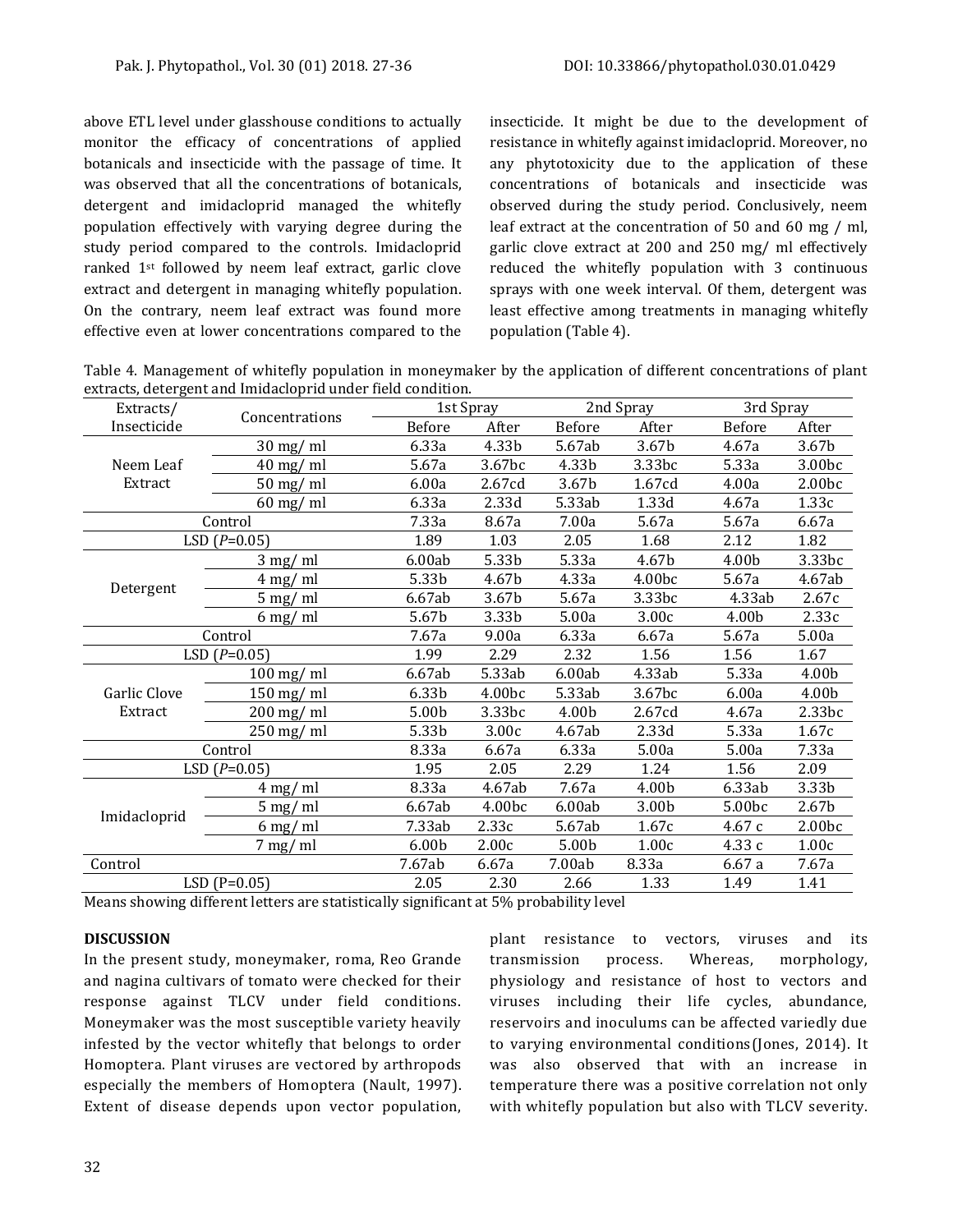Fluctuating temperatures vary the incidence of viral diseases (Glasa *et al.,* 2003).

According to Saikia and Muniyappa, (1989) *TYLCV* incidence can be reduced by growing plants under covering of fine net. TLCV incidence reached to 100% by fourth and fifth week of transplanting on tomato nursery raised in the absence of nylon net covering (Anithacherian, 1998). Moreover, appearance and spread of disease will be greater if the vector population was more in the first month of transplanting. Incidence of *TYLCV* was less (17-53%) from July to November but range up to 100% from Feb- May. About 90-100% of the plants were diseased in the area where tomato crop was sown between the end of February and the end of May (Rashid *et al.,* 2008).

Population dynamics is influenced by temperature which helps to develop population models. The spread of *TYLCV* was significantly correlated with increased whitefly population. In present investigations, whitefly population variedly increased from April to June and these results are supported by the previous studies where whitefly population was recorded maximum in March to June resulting in more incidence of disease (Bonato *et al.,* 2007; Garrett *et al.,* 2006; Rahman *et al.,* 2006; Rashid *et al.,* 2008). Incidence of TLCV was directly proportional to the vector population, *B. tabaci* (Aboul-Ata *et al.,* 2000). Developmental processes and activities of whitefly are favored by increasing temperature and relative humidity. Whitefly population and disease progress was rapid during hot kharif season i.e. February-May (Saikia and Muniyappa 1989), and TLCV incidence decreased with increasing relative humidity (Aktar *et al.,* 2008; Kaushik, 2012; Zeshan *et al.,* 2016). Our results are in agreement with the findings of these researchers.

There was a positive relationship between maximum and minimum temperature with whitefly population. TLCV severity increased with increasing relative humidity as these conditions favors the whitefly infestation which is a vector of this virus. Previous studies are also in agreement with the findings where TLCV incidence was directly proportional to relative humidity (Haque, 2002; Paul, 2002; Rai *et al.,* 2001; Sultana, 2001). Maximum whitefly infestation at high temperature and low relative humidity was studied on okra (Ali *et al.,* 2005).

Although genetic resistance is the only way to control viral diseases but high temperature resulted in inhibition of activities of different resistance genes and ultimately enhance disease incidence (de Jong *et al.,* 2002). But in present study, out of four varieties none of the cultivar showed resistance against TLCV and whitefly infestation. Insecticidal control of vector is often ineffective and frequent use of synthetic chemical insecticides results in acute and chronic toxicity to growers and consumers, contamination of groundwater and resistance development in specific insect pests (Perring *et al.*, 1999; Glover-Amengor and Tetteh 2008). To combat this problem botanicals and detergent were used to minimize the hazards of environmental pollution associated with insecticide sprays. Botanicals are natural chemicals produced by plants effective to control insect pest population (Weaver and Sumbramanyam 2000), readily breakdown as compared to synthetic chemicals and are ecofriendly in nature. Neem products being nontoxic to human, warm-blooded animals and beneficial insects can be used to control insect pests of tomato crop (Ogemah, 2003). Similarly,Madhusudhan *et al.,* (2011) reported that botanicals of bougainvillea, garlic and neem have the ability to reduce the infection and proliferation of plant viruses. Effects of insecticidal soap (detergents), mineral oils and neem products containing azadirachtin on whitefly population and natural enemies were studied and it was concluded that they were toxic to whitefly nymphs(Liu and Stansly 1995a; Liu and Stansly 1995b; Schuster and Stansly 2000). Detergents when applied at 0.5% concentration or more are helpful to control whitefly population (Vavrina *et al.,* 1995). The results of present study are corroborated with the outcome of these scientists.

## **CONCLUSION**

From the above discussion, it can be concluded that whitefly is the major cause of spreading TLCV under field conditions. Epidemiological studies revealed that TLCV disease increased with the increase in temperature and humidity which is positively correlated with whitefly population. The use of plant extracts to control the whitefly population thus reducing the *tomato leaf curl virus* is suggested. The use of plant extracts and detergent is a cheaper and safer mean to control the vector and virus simultaneously compared to the use of insecticides, the latter is hazardous to human health and environment.

**ACKNOWLEDGMENTS**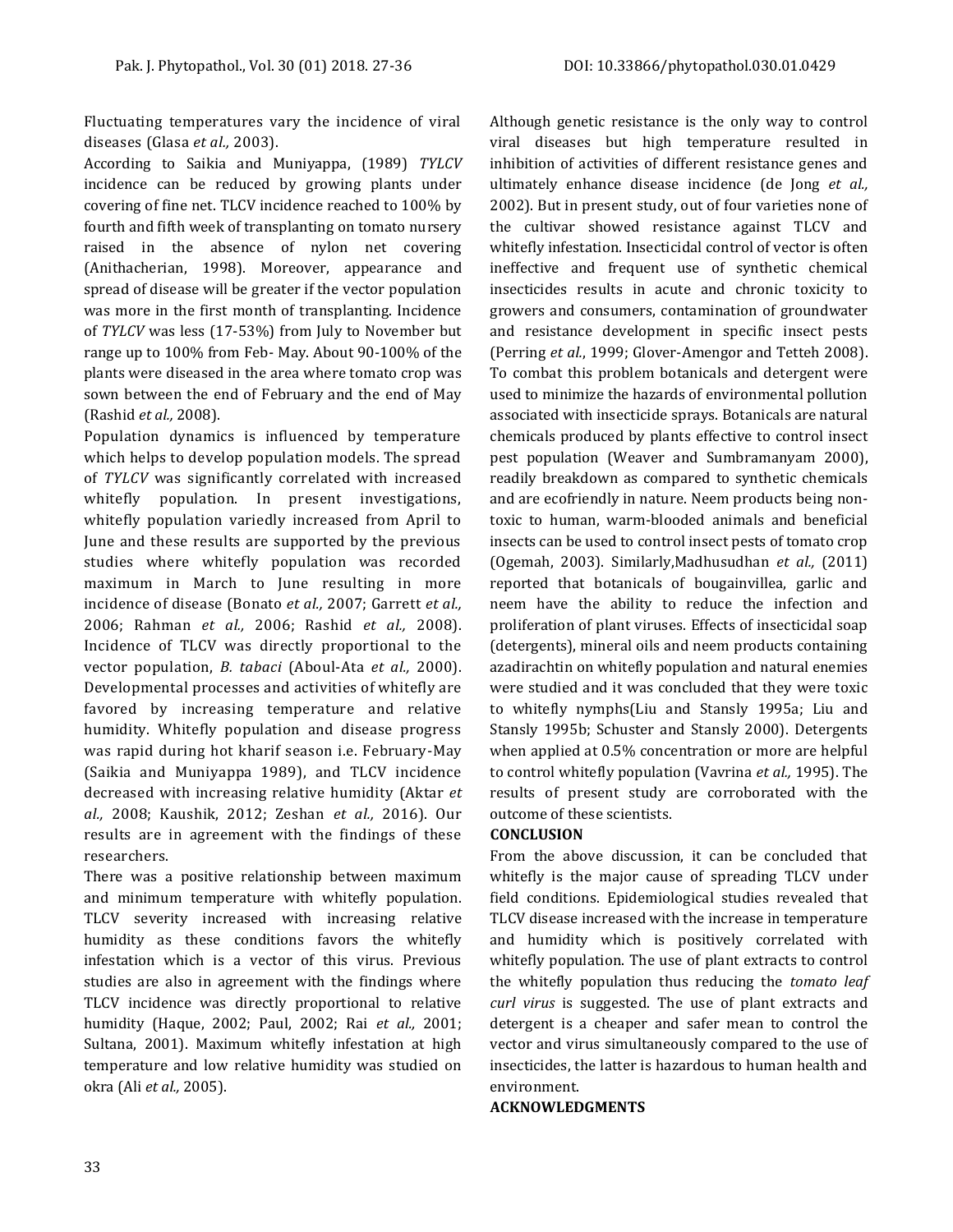We are very thankful to Vegetable Section, Ayub Agriculture Research Institute (AARI), Faisalabad for providing seeds of tomato.

## **REFERENCES**

- Aboul-Ata, A. E., M. A. E. Awad, S. Abdel-Aziz, D. Peters, H. Megahed and A. Sabik. 2000. Epidemiology of tomato yellow leaf curl begomovirus in the Fayium area, Egypt. EPPO Bulletin, 30: 297-300.
- Aktar, M., M. Akhter and A. Akanda. 2008. Impact of insecticides and organic oil spray on the growth and yield of tomato under TYLCV infected condition. Bangladesh Res. Publ. J, 1: 199-205.
- Ali, S., M. Khan, A. Habib, S. Rasheed and Y. Iftikhar. 2005. Correlation of environmental conditions with okra yellow vein mosaic virus and *Bemisia tabaci* population density. International Journal of Agriculture and Biology, 7: 142-144.
- Anithacherian, K. 1998. Management of tomato leaf curl virus in tomato through the control of its whitefly vector, *Bemisia tabaci* Genn. by entamopathogenic fungi. UAS Bangalore.
- Atta, S. 2006. Impact of epidemiological factors on tomato leaf curl virus (TLCV) development and its management. Department of Plant Pathology. University of Agriculture, Faisalabad.
- Binyamin, R., M. A. Khan, N. Ahmad and A. Safdar. 2011. Relationship of epidemiological factors with urdbean leaf crinkle virus disease and its management using plant extracts. International Journal of Agriculture and Biology, 13.
- Boileau, T. W. M. 2003. Prostate Carcinogenesis in Nmethyl-N-nitrosourea (NMU)-Testosterone-Treated Rats Fed Tomato Powder, Lycopene, or Energy-Restricted Diets. Cancer Spectrum Knowledge Environment, 95: 1578-1586.
- Bonato, O., A. Lurette, C. Vidal and J. Fargues. 2007. Modelling temperature-dependent bionomics of *Bemisia tabaci* (Q-biotype). Physiological Entomology, 32: 50-55.
- Chakraborty, K. 2012. Incidence and abundance of whitefly, *Bemisia tabaci*, Gen. and the occurrence of tomato yellow leaf curl virus disease (TYLCV) in relation to the climatic conditions of Alipurduar, Jalpaiguri, West Bengal, India. Journal of Entomological Research, 36: 35-40.
- Chakraborty, S. 2008. Tomato Leaf Curl Viruses from India. Encyclopedia of Virology. Elsevier, pp. 124- 133.
- Chohan, S. and R. Perveen. 2015. Phytochemical Analysis and Antifungal Efficacy of Rhizome Extracts of various plants against *Fusarium* Wilt and Root Rot of Tomato. International Journal of Agriculture and Biology, 17: 1193-1199.
- Contreras-Medina, L., I. Torres-Pacheco, R. Guevara-González, R. Romero-Troncoso, I. Terol-Villalobos and R. Osornio-Rios. 2009. Mathematical modeling tendencies in plant pathology. African Journal of Biotechnology, 8: 7399-7408.
- de Jong, C. F., F. L. W. Takken, X. Cai, P. J. G. M. de Wit and M. H. A. J. Joosten. 2002. Attenuation of Cf-Mediated Defense Responses at Elevated Temperatures Correlates with a Decrease in Elicitor-Binding Sites. Molecular Plant-Microbe Interactions, 15: 1040- 1049.
- Delatte, H., A. Dalmon, D. Rist, I. Soustrade, G. Wuster, J. M. Lett, R. W. Goldbach, M. Peterschmitt and B. Reynaud. 2003. Tomato yellow leaf curl virusCan Be Acquired and Transmitted by *Bemisia tabaci*  (Gennadius) from Tomato Fruit. Plant Disease, 87: 1297-1300.
- Elwell, H. and A. Maas. 1995. Natural pest and disease control. Natural Farming Network Zimbabwe.
- Fereres, A., J. Thresh and M. Irwin. 2000. Special Issue: Plant Virus Epidemiology: challenges for the twenty-first century, Almeria, Spain, 11-16 April 1999. Virus Research, 71.
- Garrett, K. A., S. P. Dendy, E. E. Frank, M. N. Rouse and S. E. Travers. 2006. Climate Change Effects on Plant Disease: Genomes to Ecosystems. Annual Review of Phytopathology, 44: 489-509.
- Ghent, D. H., W. F. Mahaffee, N. McRoberts and W. F. Pfender. 2013. The Use and Role of Predictive Systems in Disease Management. Annual Review of Phytopathology, 51: 267-289.
- Glasa, M., G. Labonne and J. Quiot. 2003. Effect of temperature on Plum pox virus infection. Acta virologica, 47: 49-52.
- Glick, E., Y. Levy and Y. Gafni. 2009. The viral etiology of tomato yellow leaf curl disease – a review. Plant Protection Science, 45: 81-97.
- Glover-Amengor, M. and F. M. Tetteh. 2008. Effect of pesticide application rate on yield of vegetables and soil microbial communities. West African Journal of Applied Ecology, 12.
- GOP. 2008. Agricultural Statistics of Pakistan, Economic Wing Ministry of Food Agriculture and Livestock.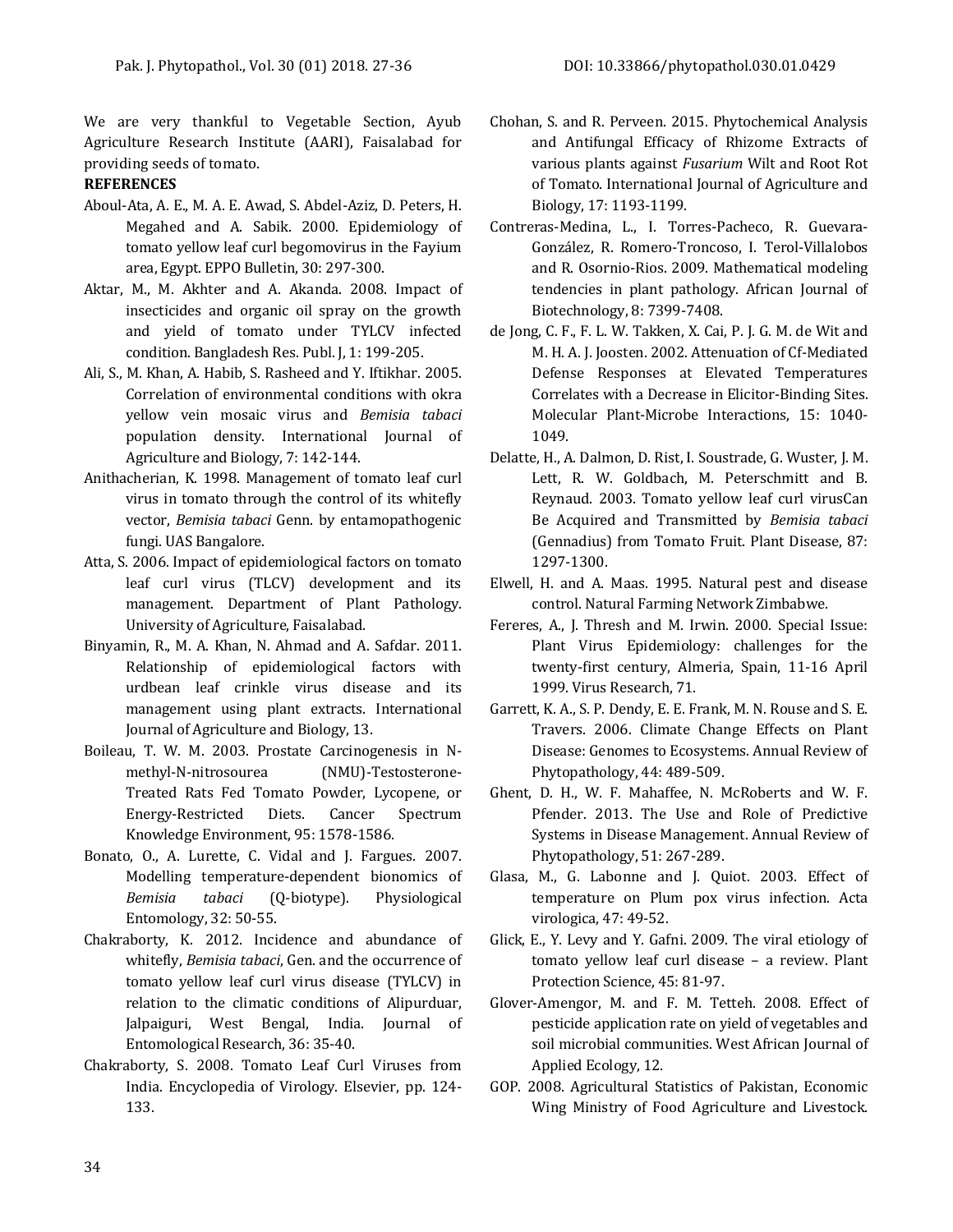Islamabad Pakistan.

- Hanssen, I. M., M. Lapidot and B. P. H. J. Thomma. 2010. Emerging Viral Diseases of Tomato Crops. Molecular Plant-Microbe Interactions, 23: 539-548.
- Haque, M. M. 2002. Effect of conditions of seedling raising and insecticide spray on prevalence of TYLCV and its impact on growth and yield of tomato.
- Jones, R. A. C. 2014. Plant virus ecology and epidemiology: historical perspectives, recent progress and future prospects. Annals of Applied Biology, 164: 320-347.
- Liu, T.-X. and P. A. Stansly. 1995a. Toxicity and repellency of some biorational insecticides to *Bemisia argentifolii* on tomato plants. Entomologia Experimentalis et Applicata, 74: 137-143.
- Liu, T.-X. and P. A. Stansly. 1995b. Toxicity of Biorational Insecticides to *Bemisia argentifolii* (Homoptera: Aleyrodidae) on Tomato Leaves. Journal of Economic Entomology, 88: 564-568.
- Madhusudhan, K. N., G. Vinayarani, S. A. Deepak, S. R. Niranjana, H. S. Prakash, G. P. Singh, A. K. Sinha and B. C. Prasad. 2011. Antiviral Activity of Plant Extracts and other Inducers against Tobamoviruses Infection in Bell Pepper and Tomato Plants. International Journal of Plant Pathology, 2: 35-42.
- Magarey, R. D., T. B. Sutton and C. L. Thayer. 2005. A Simple Generic Infection Model for Foliar Fungal Plant Pathogens. Phytopathology, 95: 92-100.
- Majeed, A., Z. Chaudhry and Z. Muhammad. 2014. Variation in the aggressiveness of Phytophthora infestans pathotypes collected from different potato fields of Khyber Pakhtunkhwa (Pakistan). Int. J. Agric. Biol, 16: 807-812.
- Moral, J., J. Jurado-Bello, M. I. Sánchez, R. de Oliveira and A. Trapero. 2012. Effect of Temperature, Wetness Duration, and Planting Density on Olive Anthracnose Caused by *Colletotrichum* spp. Phytopathology, 102: 974-981.
- Nashwa, S. M. A. and K. A. M. Abo-Elyousr. 2012. Evaluation of various plant extracts against the early blight disease of tomato plants under greenhouse and field conditions. Plant Protection Science, 48: 74-79.
- Nault, L. R. 1997. Arthropod Transmission of Plant Viruses: a New Synthesis. Annals of the Entomological Society of America, 90: 521-541.
- Ogemah, V. K. 2003. Influence of Derivatives of Neem Tree (*Azadirachta Indica* A. JUSS.) on the Biology and Behaviour of *Prostephanus Truncatus*

(HORN)(Coleoptera: Bostrichidae) and Its Predator, *Teretrius Nigrescens* (Lewis)(Coleoptera: Histeridae). Dissertation. de.

- Pandey, P., N. R. Choudhury and S. K. Mukherjee. 2009. A geminiviral amplicon (VA) derived from Tomato leaf curl virus (ToLCV) can replicate in a wide variety of plant species and also acts as a VIGS vector. Virology Journal, 6: 152.
- Paul, S. 2002. Management of TYLCV in respect to growth and yield of tomato using net house grown seedlings and insecticidal spray. Unpublished [MS Thesis], Department of Plant Pathology, BSMRAU, Gazipur: 107.
- Perring, T. M., N. M. Gruenhagen and C. A. Farrar. 1999. Management of Plant Viral Diseases Through Chemical Control Of Insect Vectors. Annual Review of Entomology, 44: 457-481.
- Rahman, A., A. M. Akanda and A. K. M. A. Alam. 2006. Relationship of Whitefly Population Build up with the Spread of TYLCV on Eight Tomato Varieties. Journal of Agriculture & Rural Development, 4 (1&2):67-74.
- Rai, N., R. Pathak and T. Tirkey. 2001. Studies on relationship between environmental conditions on tomato leaf curl virus (TLCV) incidence. II. Screening of tomato genotypes and their stability against TLCV. Progressive Horticulture, 33: 184- 189.
- Rashid, M., I. Hossain, A. Hannan, S. Uddin and M. Hossain. 2008. Effect of different dates of planting time on prevalence of Tomato yellow leaf curl virus and whitefly of tomato. J. Soil Nature, 2: 1-6.
- Riccioni, G., Mancini, B. Ilio, E.D.I. Bucciarelli, T. Orazio, N.D. . 2008. Protective effect of lycopene in cardiovascular disease. . Eurpean Rev. Med. Pharmacol. Sci. , 12: 183–190.
- Saikia, A. and V. Muniyappa. 1989. Epidemiology and control of tomato leaf curl virus in Southern India. Trop. Agric, 66: 350-354.
- Schuster, D. J. and P. A. Stansly. 2000. Response of two lacewing species to biorational and broadspectrum insecticides. Phytoparasitica, 28: 297- 304.
- Shtienberg, D. 2013. Will Decision-Support Systems Be Widely Used for the Management of Plant Diseases? Annual Review of Phytopathology, 51: 1-16.
- Steel, R. G. and J. H. Torrie. 1986. Principles and procedures of statistics: a biometrical approach.